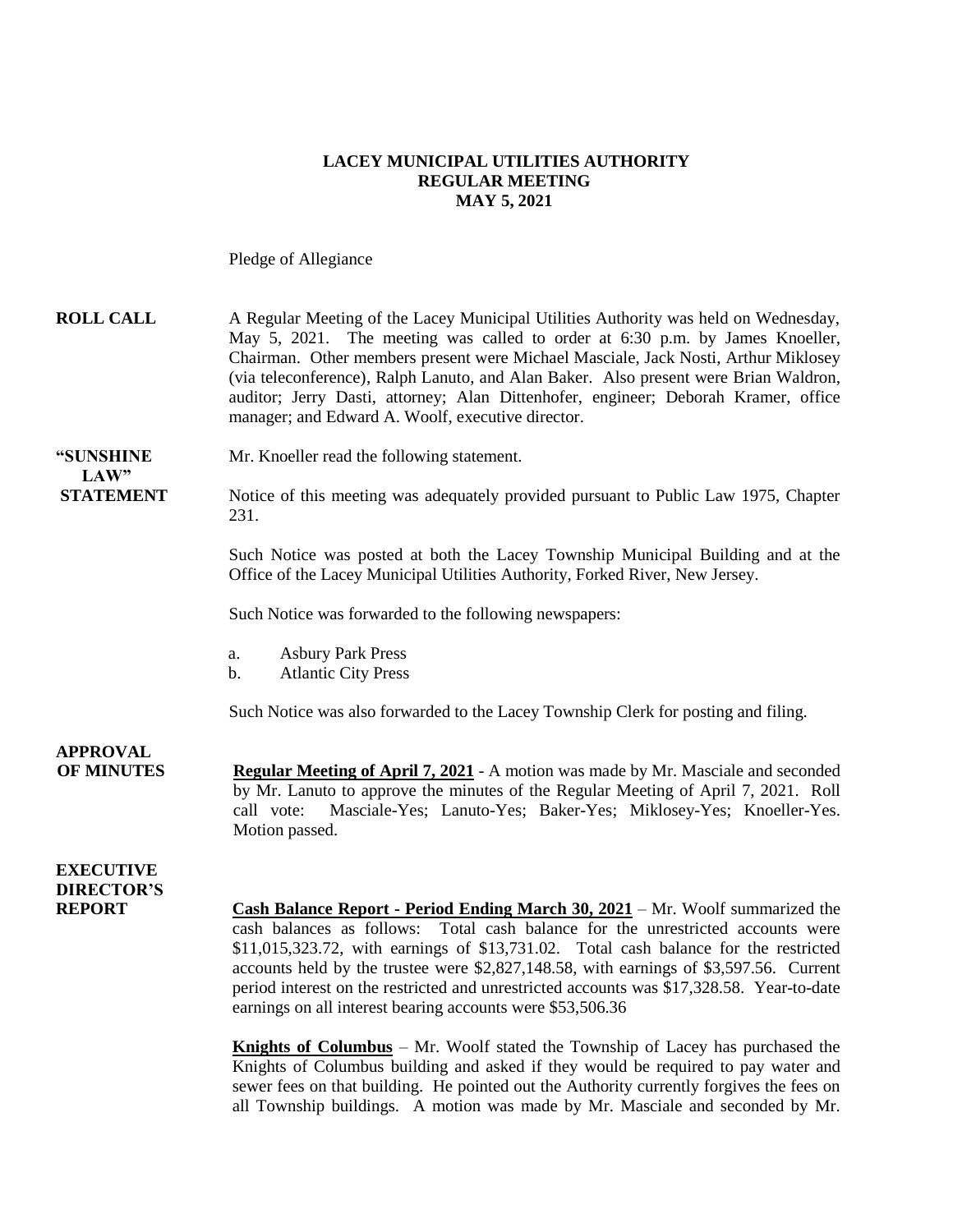Lanuto to forgive the water and sewer fees for the Knights of Columbus building purchased by Lacey Township. Roll call vote: Masciale-Yes; Lanuto-Yes; Baker-Yes; Miklosey-Yes; Knoeller-Yes. Motion passed.

**Connection Fee Calculation** - Mr. Waldron prepared a sewer and water connection fee calculation for the Board's review to determine whether or not to increase the connection fees. Mr. Woolf stated the calculation takes into consideration the amount of debt the Authority pays over the years, such as capital improvements that have been paid through user fees. Mr. Knoeller pointed out increasing connection fees would not impact the rate payer. It would only be for new construction on homes being built. He recommends not increasing the sewer connection fee. The Board concurred. A motion was made by Mr. Nosti and seconded by Mr. Miklosey to approve increasing the water connection fees effective June 15, 2021. Roll call vote: Nosti-Yes; Miklosey-Yes; Lanuto-Yes; Masciale-Yes; Knoeller-Yes. Motion passed. A Rate Hearing will be held before the regular meeting on June 2, 2021.

**EPA Water Utility Risk & Resilience Assess**ment – Mr. Woolf requested authorization for Remington & Vernick engineers to complete the Authority's EPA Water Utility Risk and Resilience Assessment which is required by the NJDEP in an amount not to exceed \$18,900.00. A motion was made by Mr. Masciale and seconded by Mr. Nosti to authorize Remington & Vernick engineers to complete the Authority's EPA Water Utility Risk and Resilience Assessment. Roll call vote: Masciale-Yes; Nosti-Yes; Lanuto-Yes; Miklosey-Yes; Knoeller-Yes. Motion passed.

**GIS Water Utility Infrastructure System Location & Mapping** - Mr. Woolf requested authorization for Remington & Vernick engineers to prepare GIS Water Utility Infrastructure System Location & Mapping. He stated the State is requiring the Authority to GIS map all valves, fire hydrants, manholes, etc. All infrastructure must be plotted on a GIS map and sent into the State. Total cost of this project is \$39,990.00. Mr. Knoeller pointed out that some work will be done in-house. A motion was made by Mr. Nosti and seconded by Mr. Masciale to authorize Remington & Vernick engineers to prepare GIS Water Utility Infrastructure System Location and Mapping. Roll call vote: Nosti-Yes; Masciale-Yes; Lanuto-Yes; Miklosey-Yes; Knoeller-Yes. Motion passed.

**Pole Barn at Maintenance Facility Site** - Mr. Woolf requested authorization for Remington & Vernick engineers to prepare plans and specifications for a new Pole Barn building at the Maintenance Facility site. He explained it is a 40' by 60' metal building to be constructed on the existing maintenance facility site, which would be used to store expensive equipment indoors. The cost estimate is \$200,000.00. A motion was made by Mr. Masciale and seconded by Mr. Nosti authorizing Remington & Vernick engineers to prepare plans and specifications for a Pole Barn at Maintenance Facility site. Roll call vote: Masciale-Yes; Nosti-Yes; Lanuto-Yes; Miklosey-Yes; Knoeller-Yes. Motion passed.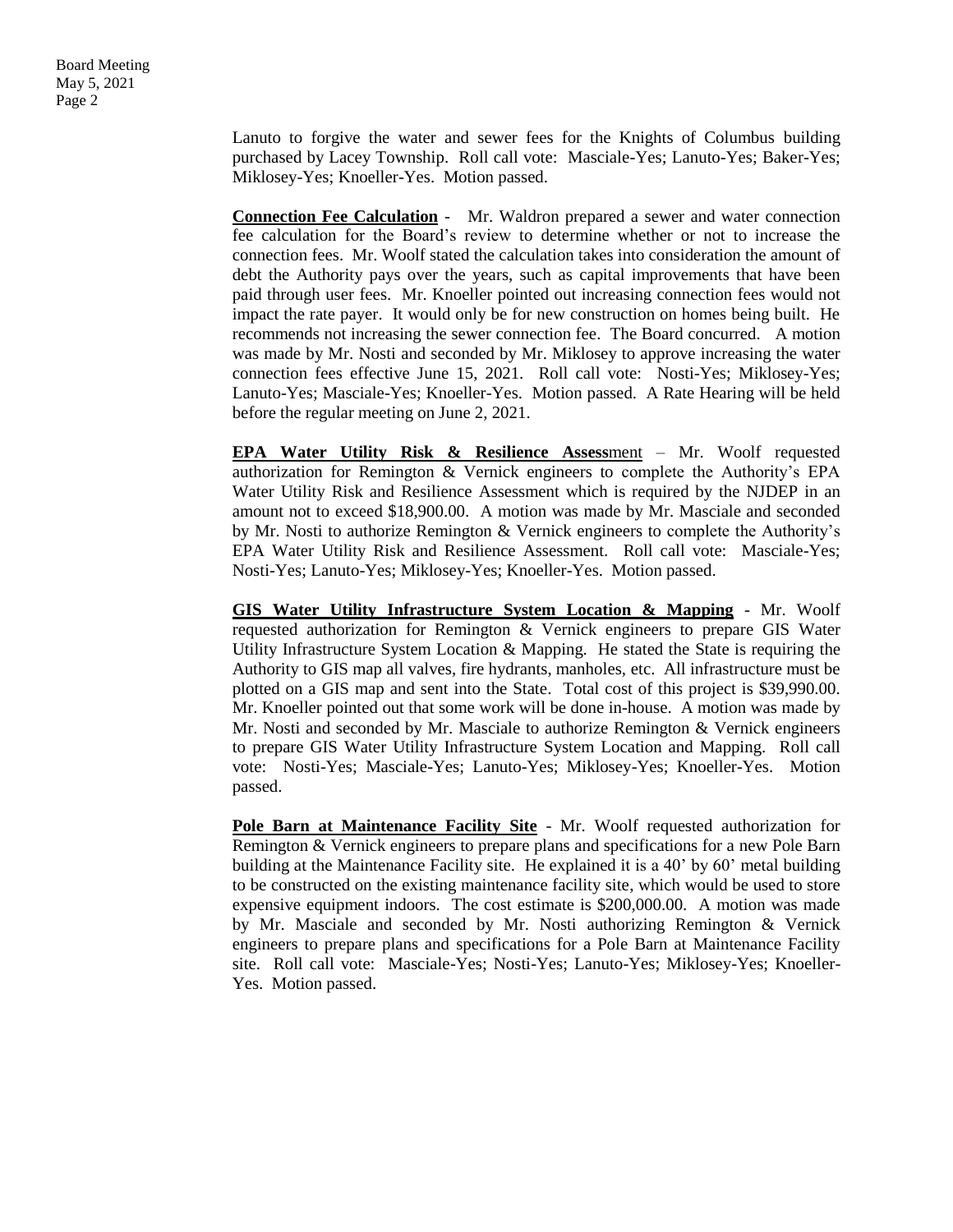Board Meeting May 5, 2021 Page 3

### **BUSINESS**

**REPORT** The business report was submitted for review. Mr. Knoeller asked how much money in delinquency charges and other fees that have been lost due to COVID. Mr. Waldron stated approximately \$100,000 from 2020 and \$15,000 so far for 2021.

# **ENGINEER'S**

**REPORT Resolution 2021-24 – Preliminary Sewer and Water Approval – Fairview Lane Minor Subdivision – Casey Quinn** – On recommendation by the Authority's engineer, a motion was made by Mr. Masciale and seconded by Mr. Nosti to adopt *Resolution 2021-24, Resolution of the Lacey Municipal Utilities Authority, County of Ocean, State of New Jersey, Preliminary Sewer and Water Approval, Fairview Lane Minor Subdivision, Casey Quinn, Block 137, Lots 12 & 13.* Roll call vote: Masciale-Yes; Nosti-Yes; Lanuto-Yes; Miklosey-Yes; Knoeller-Yes. Motion passed.

> **Resolution 2021-25 – Preliminary Sewer and Water Approval – Covered Bridge Sports Complex** – On recommendation by the Authority's engineer, a motion was made by Mr. Nosti and seconded by Mr. Lanuto-Yes; to adopt *Resolution 2021-25, Resolution of the Lacey Municipal Utilities Authority, County of Ocean, State of New Jersey, Preliminary Sewer and Water Approval, Covered Bridge Sports Complex, Block 314, Lots 22-26.* Roll call vote: Nosti-Yes; Lanuto-Yes; Miklosey-Yes; Masciale-Yes; Knoeller-Yes. Motion passed. Mr. Knoeller asked if this project is located within the wellhead protection area. Mr. Dittenhofer stated it is and will be addressed as part of tentative approval.

> **Solar System** – Mr. Dittenhofer reported he received the signed contract documents and preconstruction meeting was held on April 29, 2021. Contractor has begun some preliminary work on the project.

> **Repainting of Tank No. 1** – Mr. Dittenhofer reported interior bowl painting is complete. Anticipated completion of tank painting is end of May weather permitting.

> **Route 9 Watermain Extension** – Mr. Dittenhofer reported construction is complete. His office recommend payment No. 1 in the amount of \$300,076.00.

> **Antenna Read and Meter/MXU Replacement Phase 1 –** Mr. Dittenhofer reported his office is developing scope of work for Phase 1, fixed base antenna read system and MXU replacements.

> **Cleaning, Televising Sewer Rehabilitation** – Mr. Dittenhofer reported his office is developing scope of work for sewer televising to identify areas of high infiltration. Mr. Woolf stated there are additional areas to look at. Major issues have been found at the Sunrise Beach area and will prepare a list of manholes that are leaking and infiltrating into the system and get them corrected right away.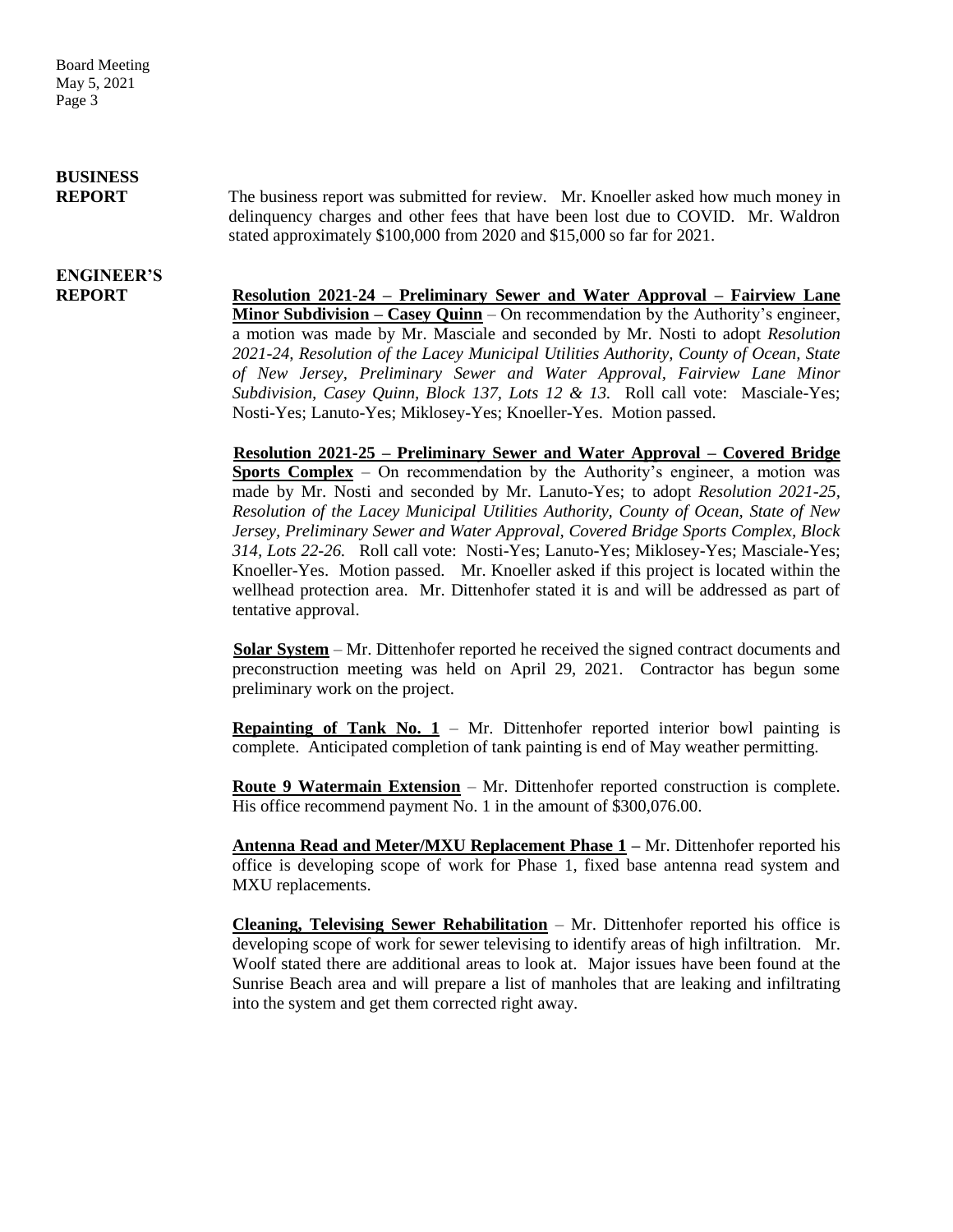#### **ATTORNEY'S REPORT**

Water Tank No. 2 – Mr. Dasti reported his office contacted the company which had inquired about potentially constructing a cellular antenna on Tank No. 2. They have indicated they are no longer interested.

**Solar Panel Installation Project** – Mr. Dasti reported his office reviewed all contract documents submitted by the contractor including the performance bond. All documents are acceptable.

**Forked River Power, LLC** - Mr. Dasti reported he has spoken with representative of this property owner. This owner owned property adjoining the former nuclear power plant. The property is serviced by sanitary sewer. However, the property is approximately 900 feet from Route 9 and therefore, not within 200 feet of the new waterline. As a result, this property owner is not required to connect to the water system.

## **AUDITOR'S**

**REPORT Accountant's Status Report – Month Ended March 31, 2021** – Mr. Waldron reported water and sewer revenues had a favorable variance for the month. Sewer expenses had a favorable variance for the month, unfavorable on water. User charges resulted in an unfavorable variance for the month for both water and sewer.

> **2020 Audit** – Mr. Waldron stated a meeting was held with the Finance Committee to review the 2020 audit. Overall, he stated it was a positive report with no recommendations. Once final figures are received from the State, the Authority can approve the 2020 audit.

#### **CORRESPONDENCE**

**Mr. & Mrs. Kishbaugh, Forepeak Drive** – Requesting relief of utility bill due to pipe leak in crawl space. Since the water from the leak did not go into the sewer system, a motion was made by Mr. Masciale and seconded by Mr. Nosti to grant an adjustment on the sewer charges in the amount of \$483.64 (91,000 gallons). Roll call vote: Masciale-Yes; Nosti-Yes; Lanuto-Yes; Miklosey-Yes; Knoeller-Yes. Motion passed.

**Cheryl Kearney, Oakwood Place** – Requesting relief of utility bill due to pipe leak. Based upon account history a waiver of the charges could not be supported.

### **OLD**

**BUSINESS** There was no old business to discuss.

### **NEW**

There was no new business to discuss.

### **PUBLIC BUSINESS/**

**COMMENT** There was no public business/comment.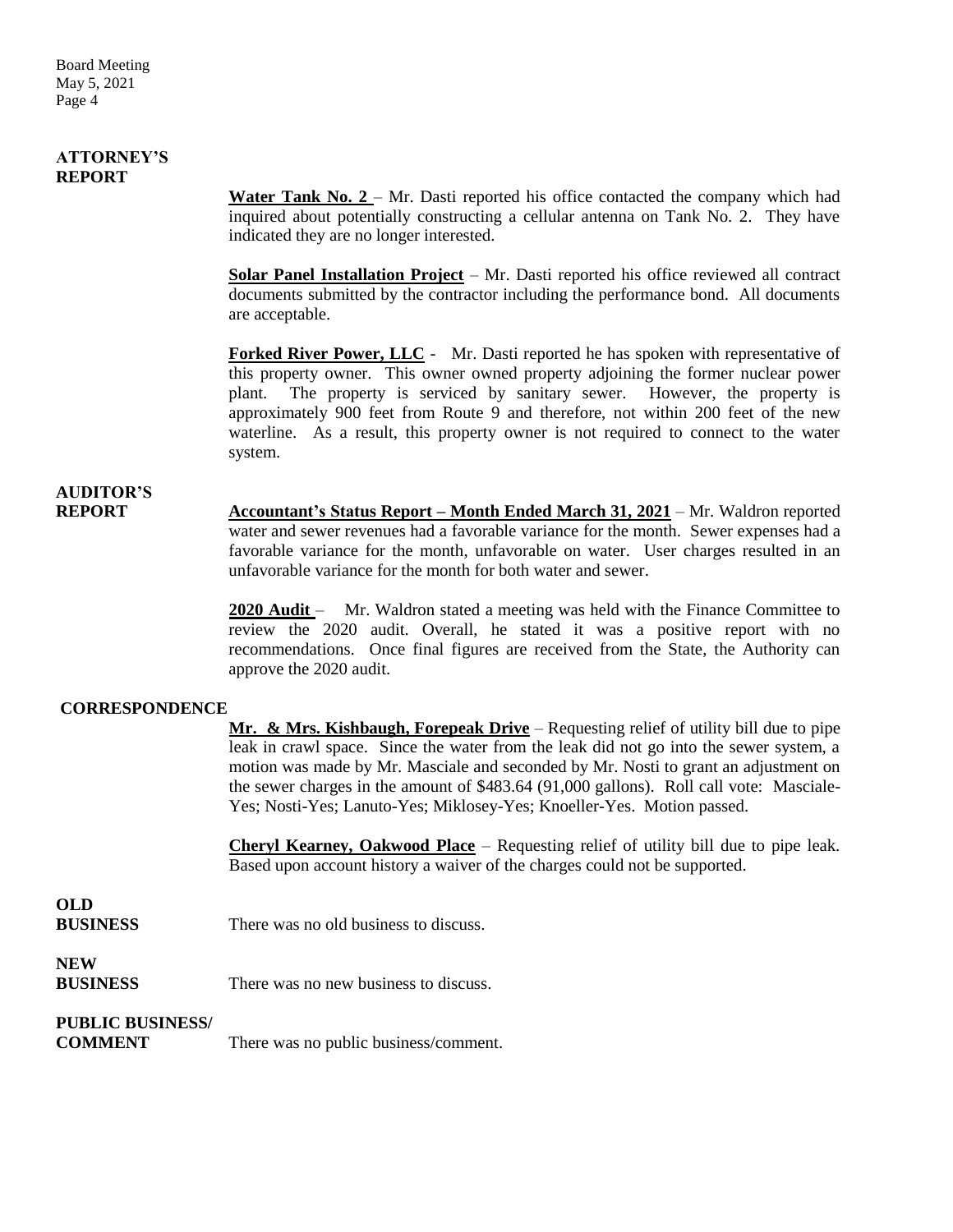Board Meeting May 5, 2021 Page 5

#### **PAYMENT OF VOUCHERS WHEREAS**, the members of the Lacey Municipal Utilities Authority carefully examined all vouchers presented for payment of claims;

**NOW, THEREFORE, BE IT RESOLVED** by the Lacey Municipal Utilities Authority that:

1. Said vouchers in the sum of \$563,649.73 be and the same are hereby approved to be paid.

2. Said vouchers are listed on the attached computer check register.

A motion was made by Mr. Lanuto and seconded by Mr. Masciale to adopt the above Resolution. Roll call vote: Lanuto-Yes; Masciale-Yes; Miklosey-Yes; Nosti-Yes; Knoeller-Yes. Motion passed.

**ADJOURNMENT** There being no further business to discuss, the meeting was adjourned at 7:10 p.m.

Respectfully submitted,

Michele Kennedy Executive Secretary